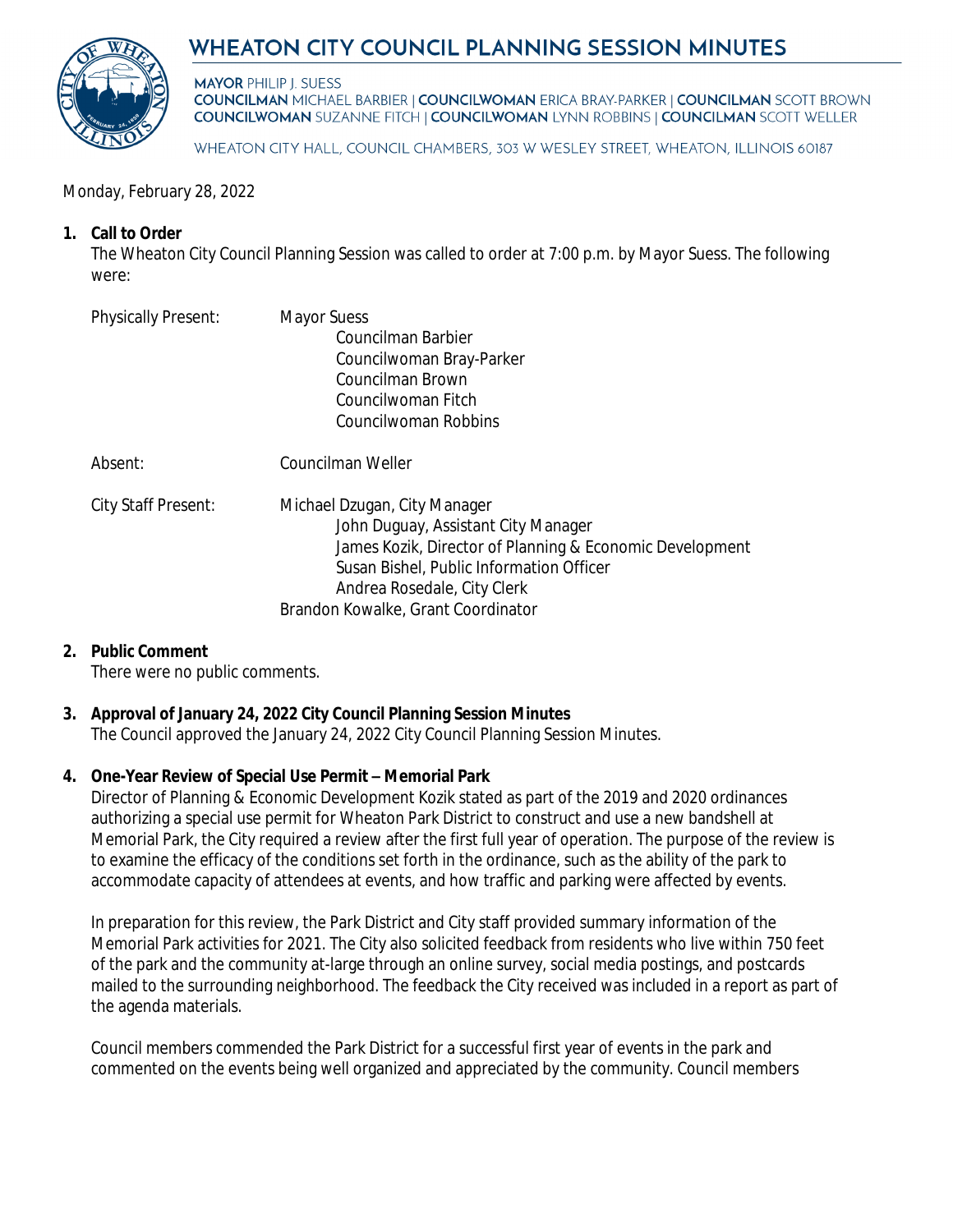expressed support for the Park District's plan to add more free events in their 2022 lineup and keeping its ticket price at \$10 for this year's events.

The Council discussed whether the end time of 9:30 p.m. as set in the ordinance should be extended to a later time. Director of Planning & Economic Development Kozik stated the ordinance requires an end time of 9:30 p.m. except for the Taste of Wheaton concerts, which have an allowed end time of 10:00 p.m.

Mark Combs, 125 W. Union Avenue, stated he lives across from the park and thinks the Park District did a great job with its events, and he appreciated their work to ensure neighbors were satisfied with noise levels. He expressed support for keeping the end time for events at 9:30 p.m., and he thanked the Park District for their communication to neighbors about their events.

## **5. Wheaton Strategic Plan 2021-2025 Action Plan and Tracking Update**

City Manager Dzugan stated staff are pleased to have completed an action plan for the 2021-2025 Strategic Plan initiatives, and Grant Coordinator Kowalke would present the online dashboard the City is using to display progress toward the plan's initiatives. Grant Coordinator Kowalke collaborated with the I.T. Department and Communications Department to create this dashboard in-house.

Grant Coordinator Kowalke reviewed the hierarchy of projects, of which a priority is the highest level of detail, and under those are projects and milestones. To demonstrate how this system works, Grant Coordinator Kowalke showed the Council how City staff are using the existing Lucity platform as a project management interface that can document progress and completion of project milestones. Every two weeks, departments receive a status update report with their current and upcoming milestones, each with a link for staff to update these milestones. The City's system shows this progress on the City's website through a public-facing dashboard, where users can see each of the high-level priorities and more detailed progress toward the initiatives. Grant Coordinator Kowalke stated staff plans to add narrative information on the progress as we make substantial progress toward the initiatives.

The Council expressed satisfaction with the dashboard being accessible to the public, presenting information in a clear way.

In response to a Council question, Grant Coordinator Kowalke stated staff could explore adding a way to show which projects are expected to be completed in each year of the plan.

#### **6. Regulatory Board and Commission Review**

City Manager Dzugan continued the City's discussion of its board and commission review, of which this was the fourth discussion. This discussion focused on the regulatory boards and commissions. As in staff's review of non-regulatory boards/commissions, staff researched and reviewed each group by establishing best practices from more than 20 other municipal ordinances; reviewing the related state statutes; and comparing bylaws with statutory requirements.

Among the most significant changes proposed, City Manager Dzugan stated all regulatory boards and commissions would be moved to the same place within the City Code, and City staff worked to clean up the Zoning Board bylaws.

City Manager Dzugan reviewed each of the regulatory boards and commissions with the Council and summarized the proposed changes. For the Fire and Police pension boards, changes mainly consisted of moving these sections to Article V, Chapter 2 of the City Code.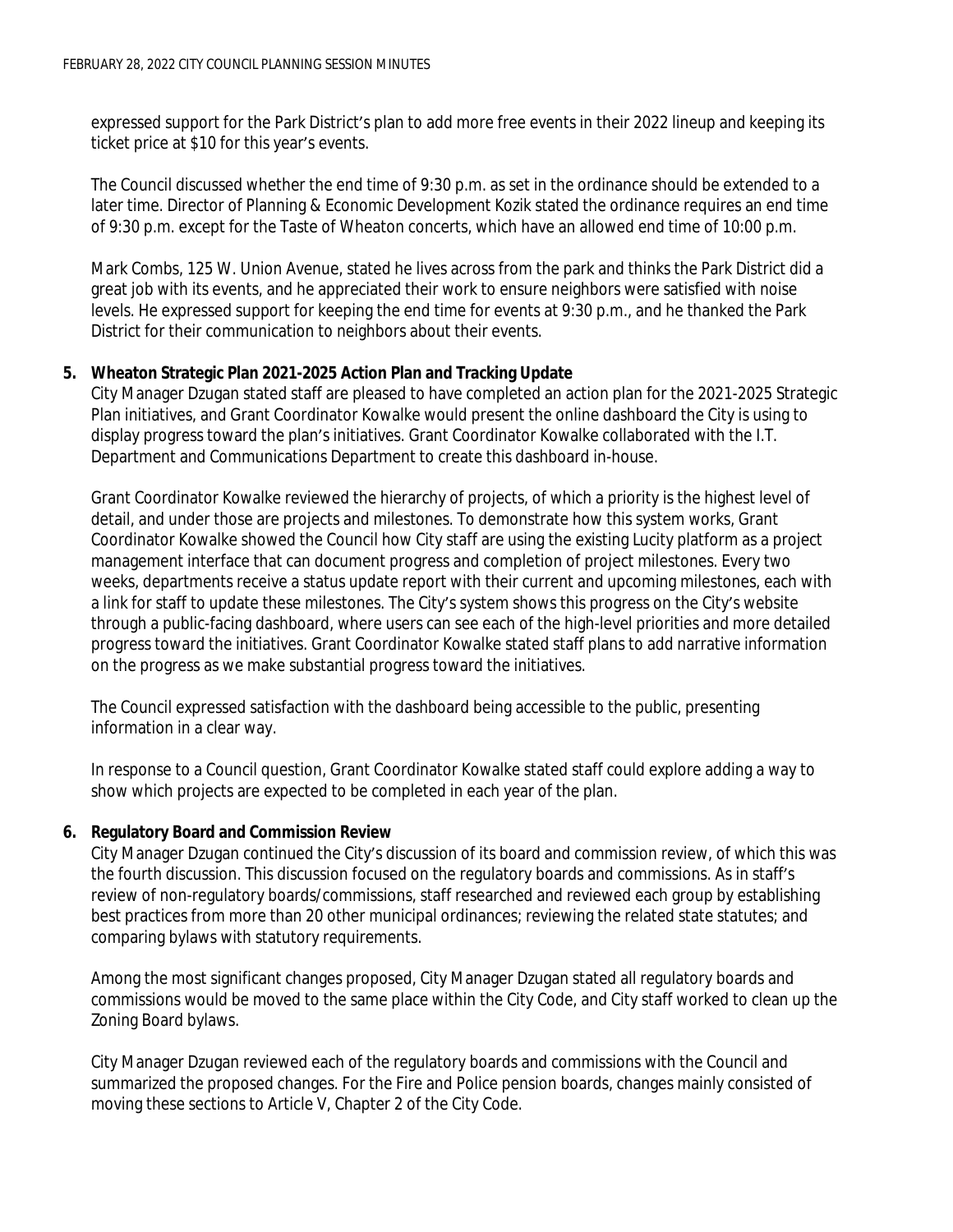For the Board of Local Improvements, the suggested revisions included removing language on appointments, as this is covered by proposed language that applies to all boards and commissions. City Manager Dzugan stated he suggests the City continue to maintain this board because it would be necessary for any future special assessments for local improvements. In response to Council questions, City Manager Dzugan stated there are currently no members appointed to this board.

For the Board of Fire and Police Commissioners, changes proposed include removing a requirement related to political party affiliation. Staff also proposes removing the requirement for fidelity bonds, as they no longer exist, and removing the requirement for the City to codify the date of any rule and regulation changes. Finally, changes would include adding a requirement for commissioners to complete an oath of office, as required by state statute.

City Manager Dzugan reviewed the changes proposed for the Group Care Home Commission, including making the membership language consistent. Also proposed was including bylaw changes to reflect City Code, and clarifying language on quorums and voting.

In response to a Council question, City Manager Dzugan affirmed that the City Council will approval bylaws of all boards and commissions.

For the Liquor Commission, City Manager Dzugan highlighted some areas of significance, including how the chair is selected.

In response to Council questions, City Manager Dzugan confirmed that the number of members of the Liquor Commission (5) is set by state statute, but the City could in its Home Rule authority elect to add members. Director of Planning & Economic Development Kozik stated he thought that having five commissioners was suitable.

Council members expressed a desire to change language throughout to remove gendered references.

City Manager Dzugan reviewed the proposed changes for the Tobacco Commission, which included moving this section to Article V, Chapter 2. Related to the Liquor and Tobacco commissions, Council members requested that when the City reviews fines and fees, that staff also present data related to the resources required for enforcement efforts and the activity level for violations.

For the Foreign Fire Insurance Tax Board, proposed changes include adding this board to Article V, Chapter 2 of the City Code, and explicitly stating that bylaws, rules and regulations must be approved by the City Council.

In discussing proposed changes for the Library Board, City Manager Dzugan stated the Library's powers and duties are conferred by state statute, but the City could choose to alter this under its Home Rule power. Any changes would need to be codified in the City Code. City Manager Dzugan stated the current bylaws have not been approved by the City Council, so these will be brought to the Council for approval to comply with state statute. City staff noted some minor differences between these bylaws and state statute requirements, including allowing electronic participation. Because the City has not adopted a Home Rule ordinance allowing for electronic participation, the Library may not conduct electronic participation as stated in their bylaws. However, City Manager Dzugan stated the City intends to bring before the Council a proposal to allow electronic participation.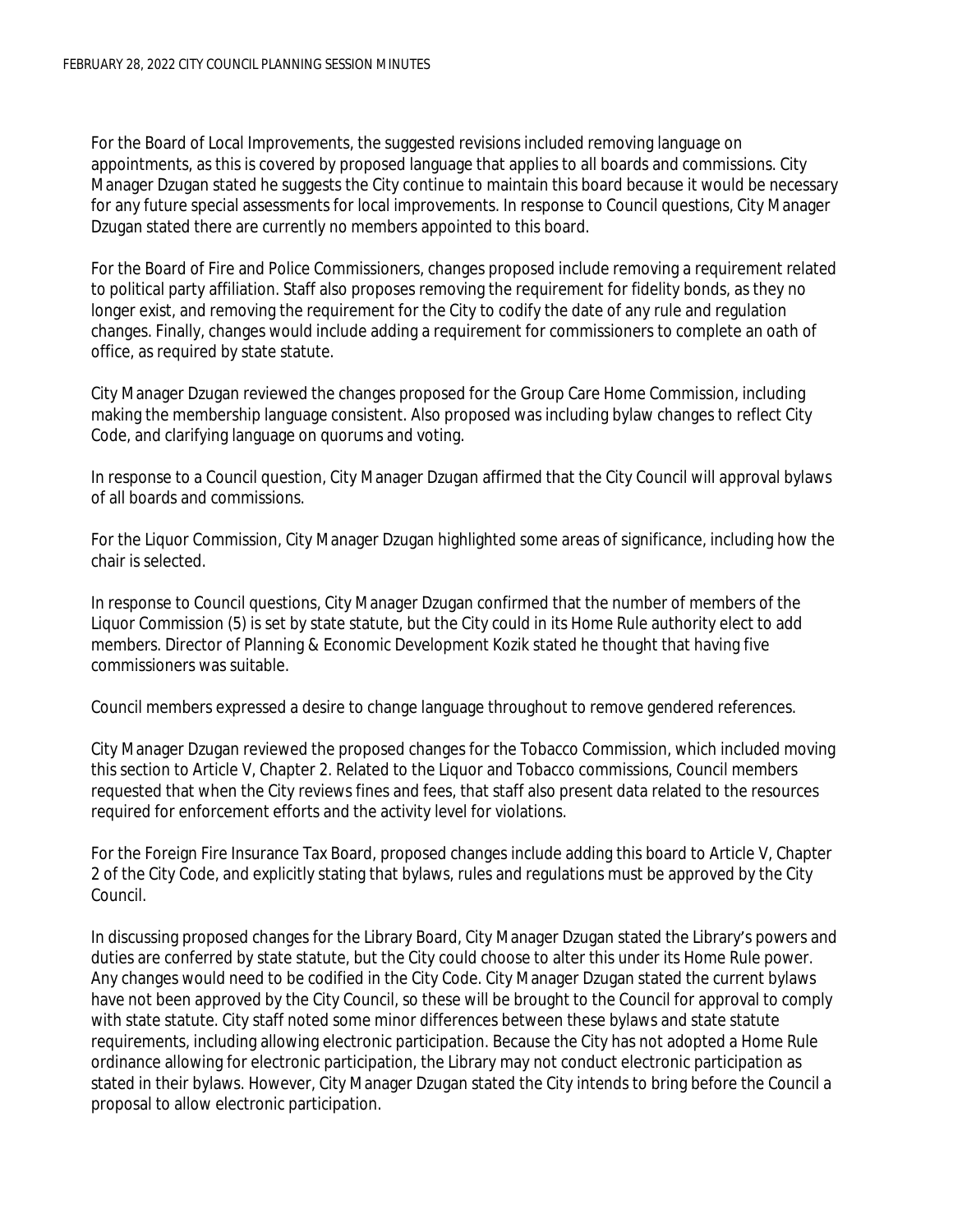One Council suggestion was to include a clause related to the bylaws that is in the state statute but was left out of the Library's bylaws.

In response to Council questions related to whether Library employees should be included in the City's payroll and benefits system, Library Director Betsy Adamowski stated this is a question that has come up in the past. She outlined some of the differences between the City's and the Library's employees, such as benefits, observed days off, and different employee handbooks. While the library is funded by the City, there are certain areas where the Library differs in a way that is more consistent with library culture. City Manager Dzugan stated liability for Library staff actions ultimately rests with the City.

One Council comment suggested that the duties of each board or commission be added to the City Code in the same section as discussed here so that residents interested in serving as part of one of these groups can review their duties.

In reviewing the proposed changes to the Planning & Zoning Board, City Manager Dzugan suggested language clarifying that the chair is appointed by the Mayor, and other changes included a statement identifying that a quorum for this board consists of 4 members. The updated language would also state the number of votes required under different circumstances.

The Council also reviewed the Downtown Design Review Board, with staff proposing changes to remove language already established in the City Code.

In response to Council questions about the makeup of this board, Director of Planning & Economic Development Kozik stated the requirements for various types of members was initially to provide voices of those either invested in the downtown or those who provide subject matter expertise related to design. City Manager Dzugan stated he believes the board has been successful in driving forward an established character through the downtown design aesthetic.

The Council discussed whether these duties should continue to be executed through the Downtown Design Review Board or whether they should be given to the Planning & Zoning Board. Some Council members and staff expressed an interest in leaving this a separate board, as the expertise provided by the Downtown Design Review Board members is a different skillset than what is asked of the Planning & Zoning Board, which asks members to review matters of property zoning. In addition, having a Downtown Design Review Board can also encourage these decisions to be made by individuals who have a vested interest in the downtown.

In response to a Council question, City Manager Dzugan stated the general provisions for boards and commissions requiring residency in Wheaton would apply for all boards and commissions going forward.

The Council directed staff to review the requirements for membership on the Downtown Design Review Board as well as what changes should be made to update the Downtown Design guidelines.

City Manager Dzugan reviewed the next steps, which include submitting the City Council suggested amendments to chairs of regulatory boards and commissions to receive feedback; the City Council reviewing this feedback from both non-regulatory and regulatory boards and commissions; the Council's formal consideration of City Code and Zoning amendments; and preparing for the City Council a formal review process for the appointment of board/commission members. Then, boards/commissions would